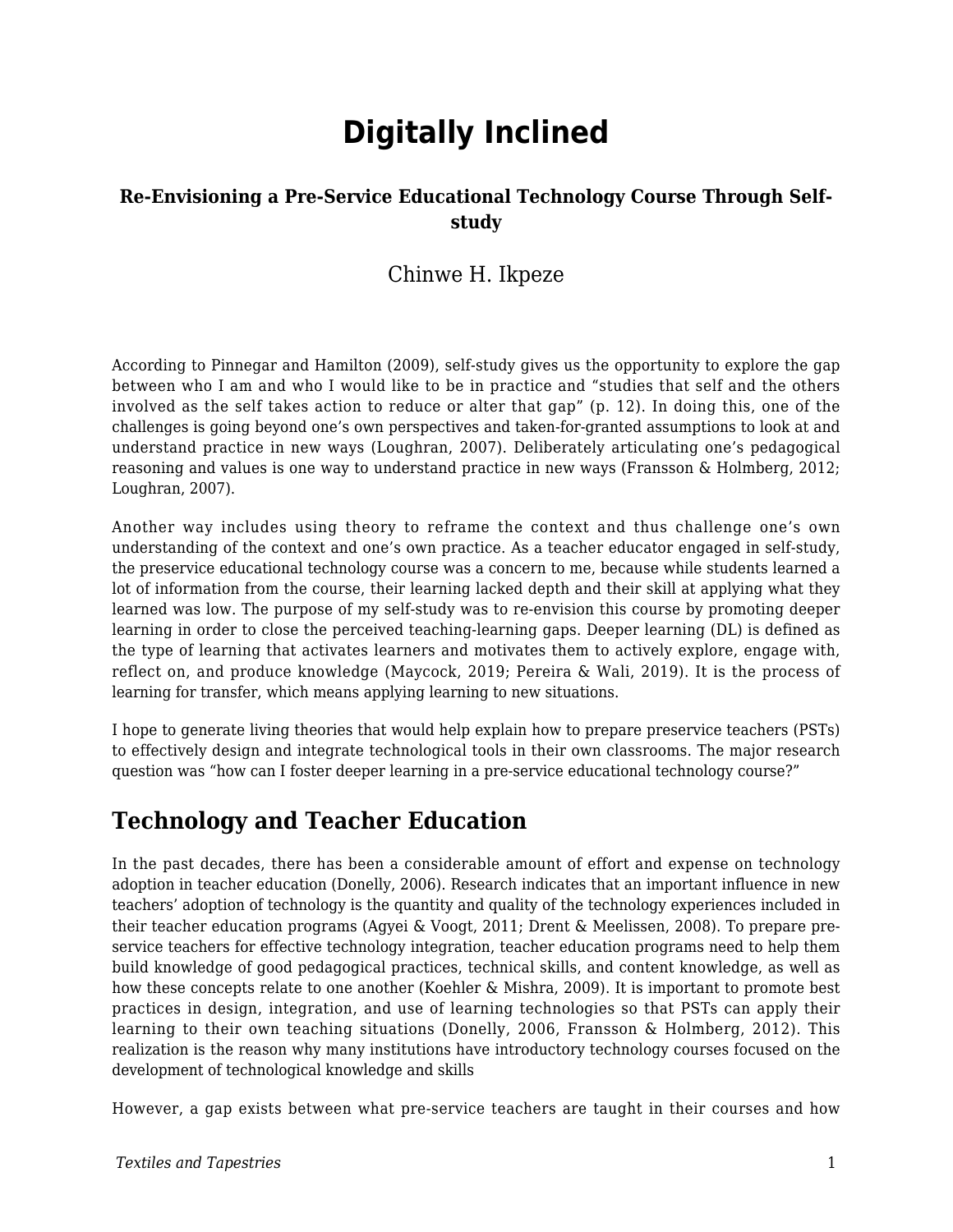teachers use technology in real classrooms (Ottenbreit-Leftwich et al., 2010). Beginning teachers feel that they are not well prepared to effectively use technology in their classrooms (Tondeur et al., 2012). In a review of literature on preservice technology integration, these researchers noted that aligning theory and practice, using teacher educators as role models, learning technology by design, scaffolding authentic technology experiences, and collaborating with peers, are all critical factors in preservice technology integration (Dourneen & Matthewman, 2009; Kay, 2006; Tondeur, van Braak, Sang, Voogt, Fisser, & Ottenbreit-Leftwich, 2012).

### **Theoretical Framework**

Two major theoretical frameworks are used to address this topic. These include the universal design for learning (UDL), and the SAMR model.

The universal design for learning (UDL) is a framework for learning based on research in the fields of neuroscience, education, and psychology that focuses on a responsive curriculum and how instruction can be better developed and planned for diverse learners (Myer et al., 2014). The UDL framework encourages professionals to develop curriculum that optimizes learning by providing multiple paths to attaining learning goals that meet the needs of all learners (Meyer et al., 2014) in order to increase engagement, attunement, and self-regulation of the learner (Brown, 2009). The UDL posits that the curriculum must provide learners with multiple means of engagement, multiple means of representation, and multiple means of action and expression to optimize how students learn (Meyer et al., 2014). Multiple means of expression help to provide learners with alternatives for demonstrating what they know (CAST), while multiple means of engagement facilitate learners' interests, offer appropriate challenges, and increase motivation. With regard to multiple means of representation, CAST (2009) argues that teachers should ensure that key information is equally perceptible to all students by 1) providing the same information through different sensory modalities and… 2) providing information in a format that will allow for adjustability by the user…. (p. 11).

The second theoretical framework is the SAMR model. The SAMR model is a structure for educators to think about and clarify how they are engaging technology into teaching and learning (Puntedura, 2006). The Model categorizes four different degrees of classroom technology integration. The acronym "SAMR" represents these four levels of integration. The letters stand for substitution, augmentation, modification, and redefinition. While it is often visualized as a ladder or staircase, this might be misleading because substitution (the lowest level of the ladder) could sometimes be the best option in a given pedagogical situation. Therefore, it is better to think of the SAMR model more as a spectrum. Substitution is the lowest level. Here, technology is used as a one-to-one replacement for traditional tools. An example is using the interactive whiteboard to draw a K-W-L chart or take morning attendance instead of doing those on a regular board or on paper. In the augmentation level, technology acts as a direct tool substitute with functional improvements. An example is using a word processor and text-to-speech function to improve the writing process or integrate audio, and video or other multimodal elements to enhance teaching. Modification allows for a significant task redesign. An example is having students create a digital travel brochure that integrates video and voice. At the last stage, which is redefinition, technology enables experiences that cannot be replicated in the classroom. Altogether, these theories helped me to rethink the course and promote deeper learning which helped to generate living educational theories.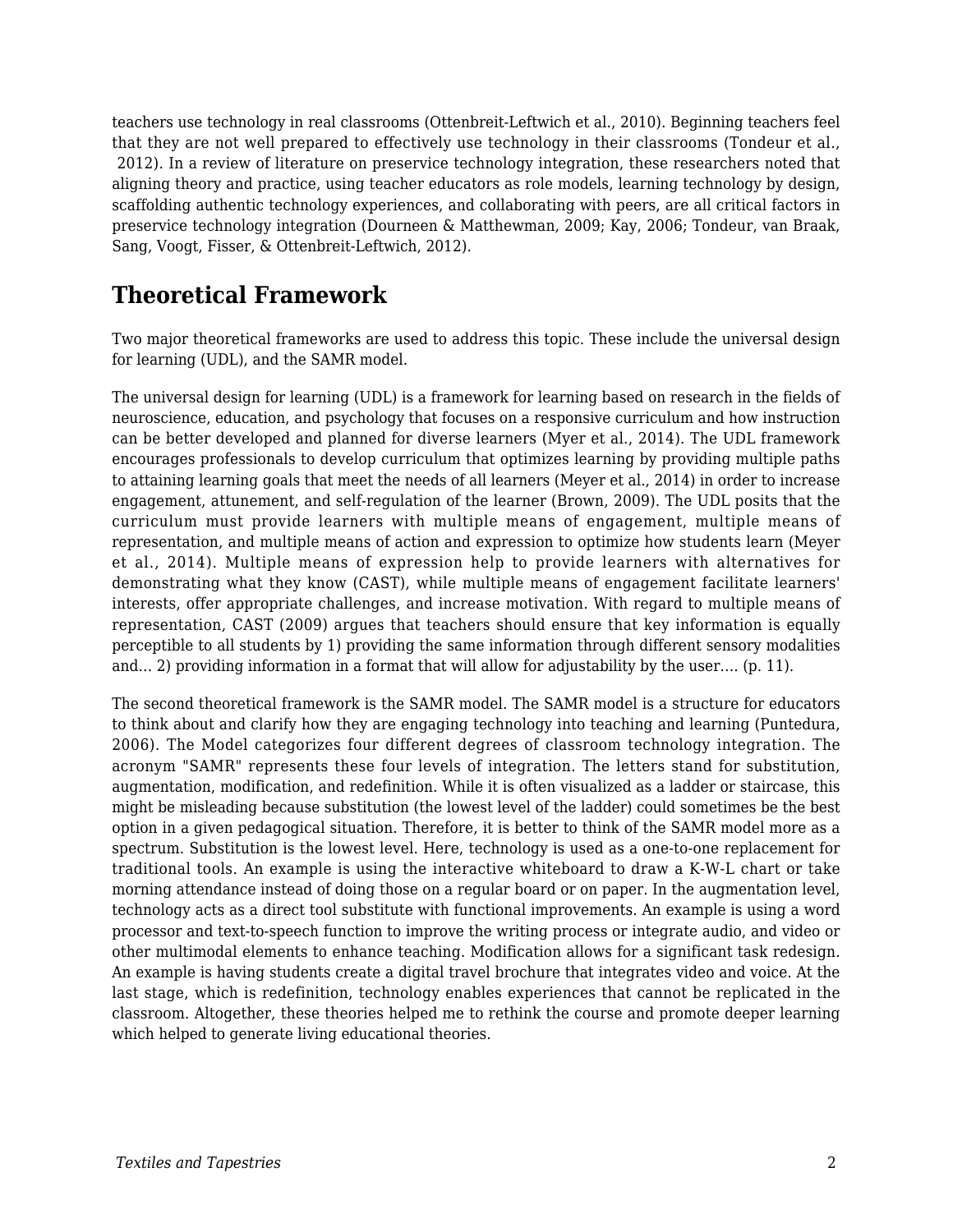## **Methods**

Data were collected from a PSTs' introductory technology course, designed to provide students with the needed foundation in educational technology to help them navigate other courses where technology proficiency was required. The participants were 29 preservice teachers (7 males and 22 females) who took the course in two semesters in a college in Northeast U.S.A. The major objective of the course was to help preservice teachers learn to advocate, model, and teach safe, cultural, legal, and ethical uses of digital technologies as well as utilize, evaluate, and justify technology decisions to help them support lifelong learning for their future students. Although the course was constantly revised to improve students' learning, deeper learning was never fully achieved.

The living theory methodology (Whitehead, 1989, 2009) was used for this study. Living theory is an aspect of self-study research in which educators research questions that are important to them to generate their values-based explanations of their educational influence on their own learning, the learning of others, and the learning of the sociocultural contexts (Whitehead, 1989, 2009; Whitehead & McNiff 2006). Like self-study, the living theory methodology helps teacher educators engage in a systematic inquiry that focuses on improving practice and generating knowledge by asking the question "How can I improve what I am doing?" The living theory methodology involves methodological inventiveness, action-reflection cycles, narrative inquiry, and personal and social validation. In addition, it is important to consider many elements that facilitate effective instruction such as modeling teaching strategies, explaining theory clearly, devising learning activities, selecting resources and readings, prioritizing topics (Whitehead, 2009, p.110). Using self-reflexive, first-person action research, explanations that I produce of my learning, the learning of others and that of the sociocultural context where I work enabled me to build my own "living theories' (Whitehead, 1989). I gathered diverse data and generated evidence to support my claims and then tested these claims for their validity through feedback from others. Like Sanyal (2018), I came up with some questions:

- What are my concerns about the educational technology course?
- What evidence do I have to show that the educational technology course is having the intended influence on myself and students' learning?
- How do I ensure that my judgments/conclusions about teaching and learning in this course are reasonably fair and accurate?
- How do I modify this technology course in lieu of my inquiry?

#### *My Concerns*

My major concern was that students' learning was not as deep as it should be. As a result, their ability to apply theories learned in class to real-life situations or analyze issues in educational technology was mediocre.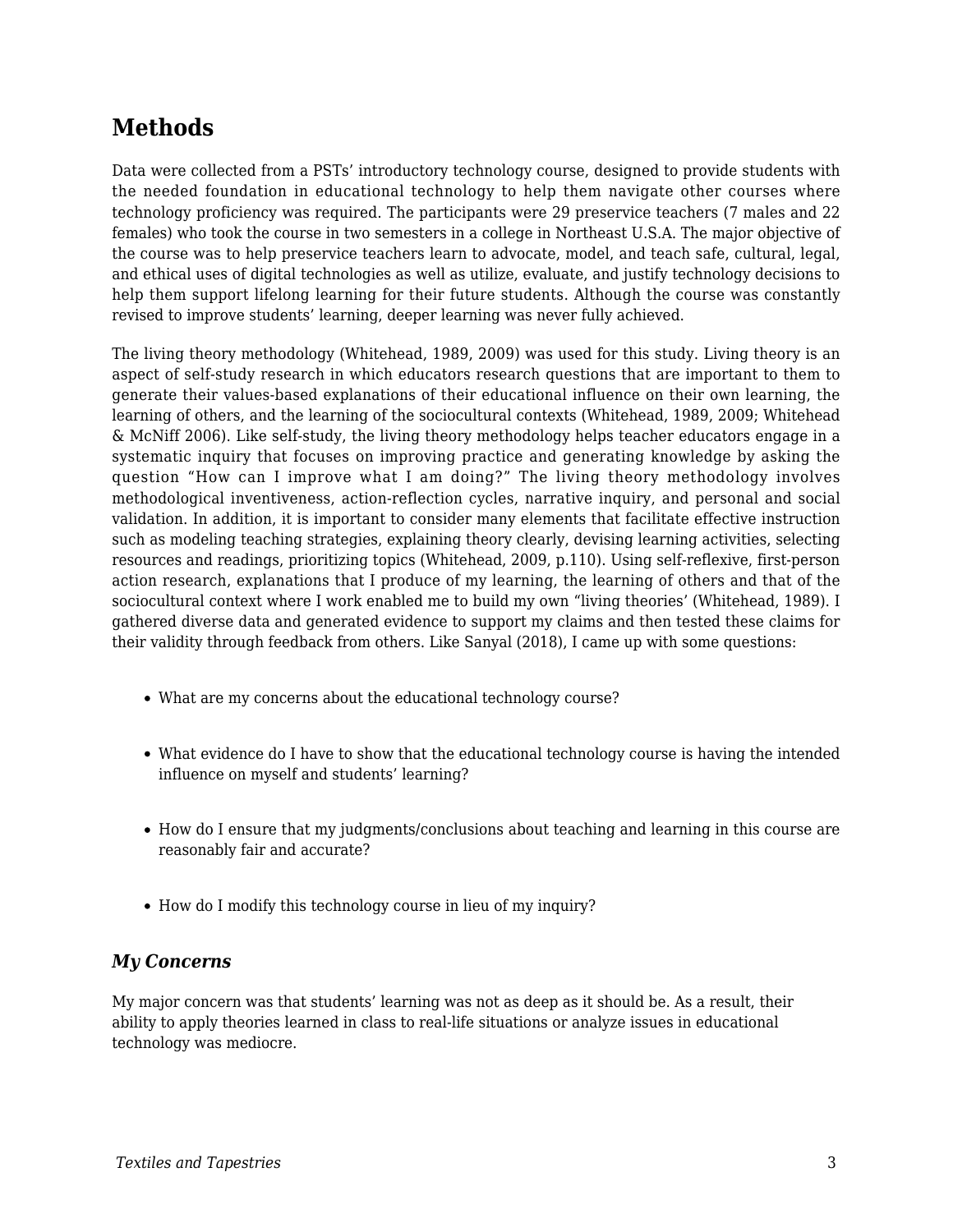#### *Gathering Data to Examine My Practice*

My goal for the course was to foster deeper learning through varied learning opportunities. I examined my teaching and students' learning in this course through an action reflection cycle drawing from my personal narratives, my reflective entries after each class meeting, observations from class interactions, video analysis, focus group interviews, students' artifacts including blogs and course surveys. Equally important was feedback from a critical friend (Stolle et al., 2019).

These data reflected multiple layers of interactivity (Fletcher et al., 2016). This is important because multiple perspectives on our practice "help to challenge our assumptions and biases, reveal our inconsistencies, expand our potential interpretations and help triangulate findings" (LaBoskey, 2004, p. 849).

#### *What Evidence Do I Have to Show That What I Am Doing Is Having an Influence?*

I observed students as they engaged in several activities. I wrote reflections after each class session and analyzed the exit tickets. I collected data from my personal reflective entries, students' online discussion entries, Padlet entries, students' blog reflections, and focus group interviews. Data were also collected from recorded class videos and students' surveys at the beginning and end of each semester. Data were analyzed using thematic analysis. Thematic analysis is a method for systematically identifying, organizing, and offering insight into patterns of meaning (themes) across a data set (Braun & Clarke, 2014). I read all data sources thoroughly to make sense of the data. I then annotated the data and identified initial codes. I used the UDL as a framework and coded for words from students' feedback that indicated multiple means of expression, action, reflection, and multiple means of engagement. For example, for multiple means of engagement, I coded for words from students' reflections such as *like, challenging, fun, engaging, relevant, and critical thinking.* For multiple means of expression, I coded for *choice and agency, and flexibility*. These codes were then examined for patterns and themes. Data were triangulated to enhance validity. The themes indicated that a combination of several strategies led to deeper learning.

**Personal Influence: Growth in Knowledge of Technology Pedagogy.** In reframing the course, I depended on my reflective entries and personal narratives about course interaction and activities. These reflections enabled growth in knowledge as I analyzed my pedagogical moves and students' feedback. After each class, I analyzed students' exit tickets and reflections and then wrote my own reflections. At midterm, the students assessed their learning using the Padlet. I wrote this in my reflective journal:

Today, the students worked in groups in three different stations. In the midterm reflection station, students analyzed their midterm Padlet entries and summarized their findings as to which topics were their favorite, which activities resonated with them, and suggestions for improving the course. In the digital field trip station, students navigated a digital field trip website that had the Seven Wonders of the World. The students were required to explore any one of the Seven Wonders of the World and write about it. In the smartboard station, students were asked to log on to the smart notebook website and download a lesson or an activity and then modify it. I used a timer to ensure that students know when to transition to a new station. At the end of the three stations, we debriefed. Each group talked about what they learned from each station. After that,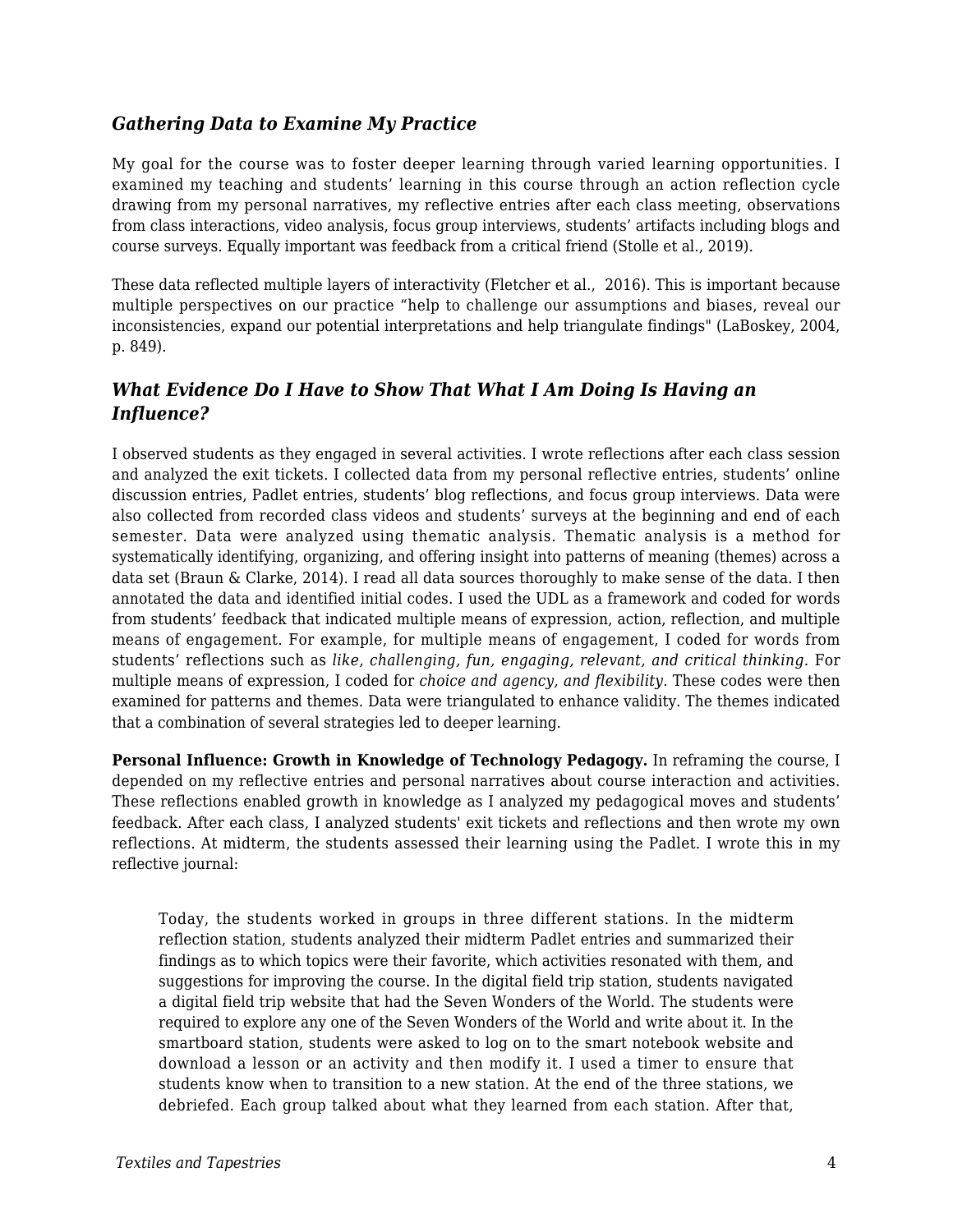students completed the exit tickets and reflections on their station activities. I collected students' write up about their leaning in each station and their reflection on the station activities…

Based on my reflective analysis of class interactions and students' analysis of their own reflections using the Padlet, my living theory is that pre-service teachers like course activities that are fun, engaging, authentic, and foster creativity. These themes were consistent across every feedback that I got from them. Another living theory is that they enjoy collaborative activities.

**Using Theory As a Guidepost.** The theories UDL and SAMR provided a framework for me to think about how technology could be integrated into this course. In addition, they helped me evaluate the learning activities that I designed for students and facilitated my development of a deeper understanding of their applicability to my own practice.

As I re-envisioned the course, I not only emphasized the frameworks but also ensured that the students had several activities where they learned to use the frameworks to analyze several course assignments and frequently practiced several scenarios in which the theories can be applied in real life. For example, using UDL as a guide, I worked to increase student engagement. I provided them with an array of choices in regard to course activities so as to meet their personal and professional needs for learning. A variety of assessments were integrated throughout the course, which provided the PSTs with the opportunity for multiple means of expressing what they had learned. Quizzes were taken via Quizlet, Plickers, Kahoot, and on paper and pencil, individually and sometimes collaboratively. For major course activities like creating WebQuests, digital field trips, and web pages, students decided on their own topics and ideas and worked with a partner if they desired. The hybrid nature of the course afforded students the opportunity to work online and offline, which added more choice.

The living theory from my reflections is that the theory-practice connection is critical for PST technological proficiency. It is important to explain theories clearly and integrate them across all course activities and assignments so that PSTs practice using them to explain their own pedagogical decisions.

**Thematically Organized Authentic Coursework**. The problem with stand-alone technology courses is that they may inadvertently promote learning of discreet skills whereby course topics are disconnected and exist in isolation. This was one of my concerns for this course. As I re-envisioned the course, I thought about how to appropriately select and organize course topics so that students see more clearly how they would use the knowledge in real life. To this end, I added infographics to the digital field trip. An infographic helps students present their projects in a multimodal format with videos, text, pictures, and audio. A voice thread assignment was also added whereby students created a voice thread based on their digital field trips. Peers responded to their lectures through audio, video, or text. Students created webpages where they published aspects of their course work and research. They also had a page dedicated to reflecting on their learning in the course while also responding to each other's blog posts. For WebQuest, the students first completed and critiqued a WebQuest of their choice before redesigning the WebQuest for another grade level. They then analyzed the WebQuest using the SAMR model etc. These course assignments helped students to research, analyze, and present work while being positioned as learners and novice teachers. Opportunity or self-regulation was maximized.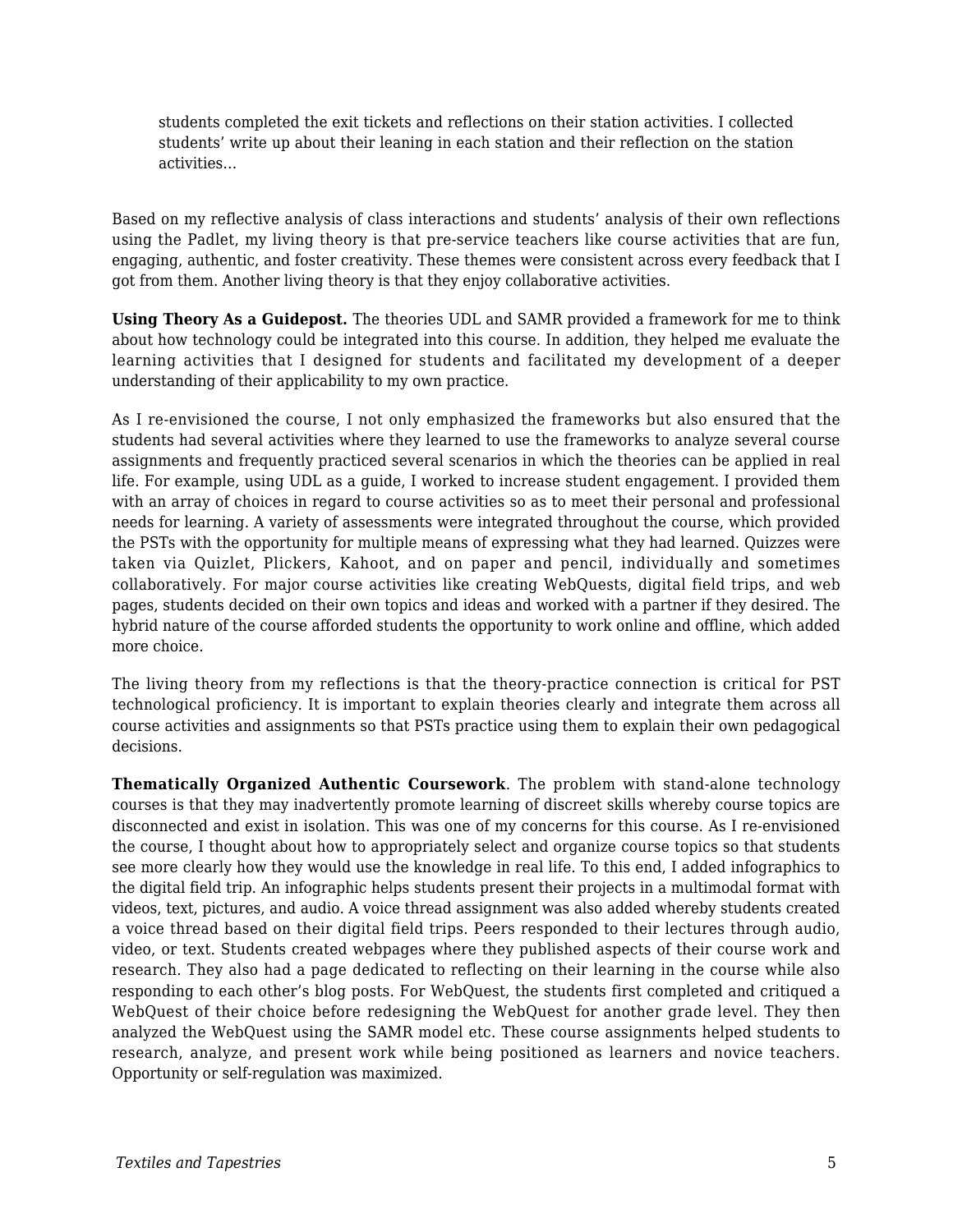My living theory is that stand-alone technology courses can be useful to pre-service teachers but only when course topics are carefully selected and thematically organized, and students have the opportunity to apply their learning in authentic contexts.

#### *Course Influence On Students*

**Feeling Prepared to Teach with Technology.** Evidence of my pedagogical influence on my students can be gleaned through various course reflections and feedbacks from students collected from course surveys, focus group interviews, and students' blogs. During the end-of-semester course surveys, I asked the students if they felt the course prepared them well to teach with technology. Below were some of the responses:

I think it prepared me well. I learned a lot about different apps and other projects that I can implement into my future classroom one day.

I feel moderately prepared; I was exposed to a series of new technologies that will be useful in my future classroom

I knew a lot about educational technologies before taking this course.

However, I did learn about the different theories to better incorporate technology in my classroom.

I think I learned a lot about how to evaluate myself when it comes to teaching with technology and the technology standards that exist.

I believe this course is a good way to prepare future teachers for the education field.

As can be seen from the sample above which represented most students, they believed they were well prepared to teach with technology after taking the course.

**Deeper Learning through Critical Thinking Activities.** Deep learning was enhanced through assignments that promoted critical thinking. One such assignment was WebQuest revision. In this assignment, the students first critiqued a selected WebQuest, and then redesigned the WebQuest for another grade level. They then analyzed the WebQuest using the SAMR model etc. This process enhanced their research, analysis, and critical thinking skills. In a post-survey administered to candidates, all of them (100%) agreed that the WebQuest assignment promoted critical and creative thinking. Rebecca reflected on this assignment:

The WebQuest revision was challenging; yet, an enjoyable and engaging assignment. I found this assignment to be enjoyable not only from accomplishing its tasks but first reading what a WebQuest was from the course material. Then, I enjoyed being able to recreate the WebQuest that would serve the needs of my chosen grade level. It was a long and tedious assignment but helped me to think critically.

To reiterate Rebecca's perspective, the survey also indicated that all the PSTs identified the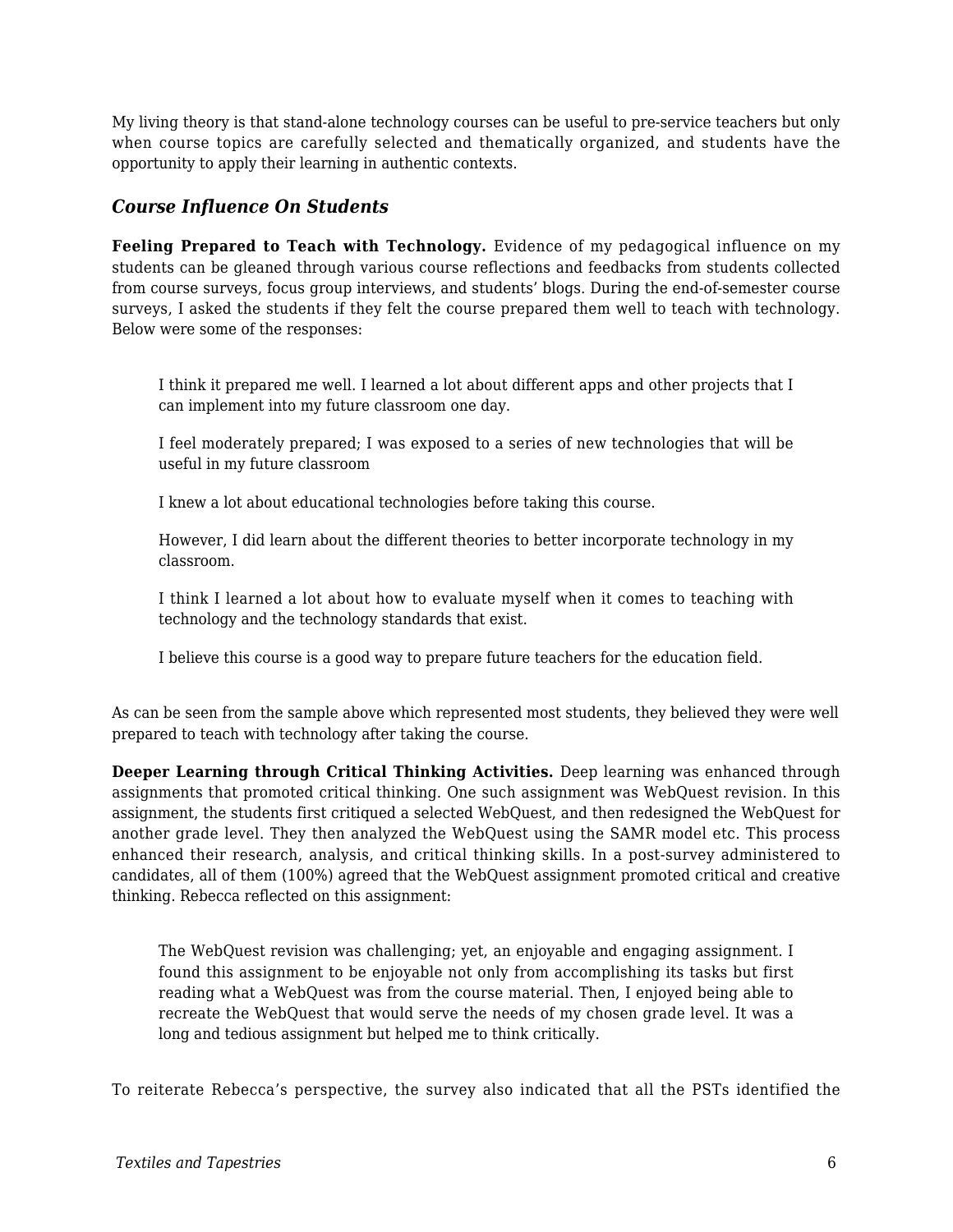WebQuest assignment as one of those that promoted critical and creative thinking.

My living theory is that students need activities that promote critical and creative thinking because it motivates them especially if the activity is also fun and engaging.

**Opportunity to Apply Learning to Field Experience.** In reframing the course, I reevaluated the field experience component of the course and the activities that the candidates carried out in the field. Initially, the candidates were only asked to observe mentor teachers and analyze what they observed. Later, I added an interview whereby they interviewed their mentor teachers about their use of technology. As part of this self-study, I added another dimension. The candidates were also required to analyze the mentor teachers' use of technology through the theoretical frameworks of SAMR model and TPACK. With SAMR, they analyzed how their mentor teachers used technology by classifying them into substitution, augmentation, modification, and redefinition. These steps deepened the candidates' knowledge as expressed below by a student:

Before this course, I did not know about SAMR and TPACK theory of technology use. Knowing these new theories, I was better able to observe and analyze my SBE's [mentor teacher's] technology use. It was valuable to see what levels of technology she covered in her instruction and for me to give her pointers on where to go from there.

As noted by this student, using theories to analyze the use of technology by mentor teachers deepened the TCs understanding of technology integration.

My living theory is that field experience is essential for making theory-practice connection. This connection became more effective as students observed, interviewed, and analyzed their mentor teachers' technology utilization using SAMR and TPACK frameworks.

**Peer Collaboration**. Throughout the course, students expressed interest in working with their peers. They found collaborative learning the most rewarding part of their classroom experience. In a survey that asked them if working in groups helped them make sense of the course. All the PSTs (100%) agreed that group work was key to making sense of their learning in deeper ways and doing so in a fun and engaging way.

My living theory was that interaction with peers through collaboration was effective in helping students make sense of their course topics, fostered engagement, intellectual challenge, and motivation to learn about technology. Throughout this self-study, students reiterated their love for group work, bouncing ideas off each other, and having a choice in their learning.

**Blended Learning, Varied Activities, and Assessment.** Deeper learning was enhanced through a blended course design that allowed PTs access to a variety of course activities online and in face-to face formats. In addition, using asynchronous discussions, VoiceThread, and other tools were effective. Assessment was done using a variety of digital tools such as Kahoot, Plickers, Padlets, Poll everyone etc. These ensured that students had multiple means of expressing their learning.

My living theory is that creating several modalities for course delivery and multiple ways of presenting what students had learned helped to deepen the learning of digital technologies because they enabled the PTs to express themselves and their work in multiple ways.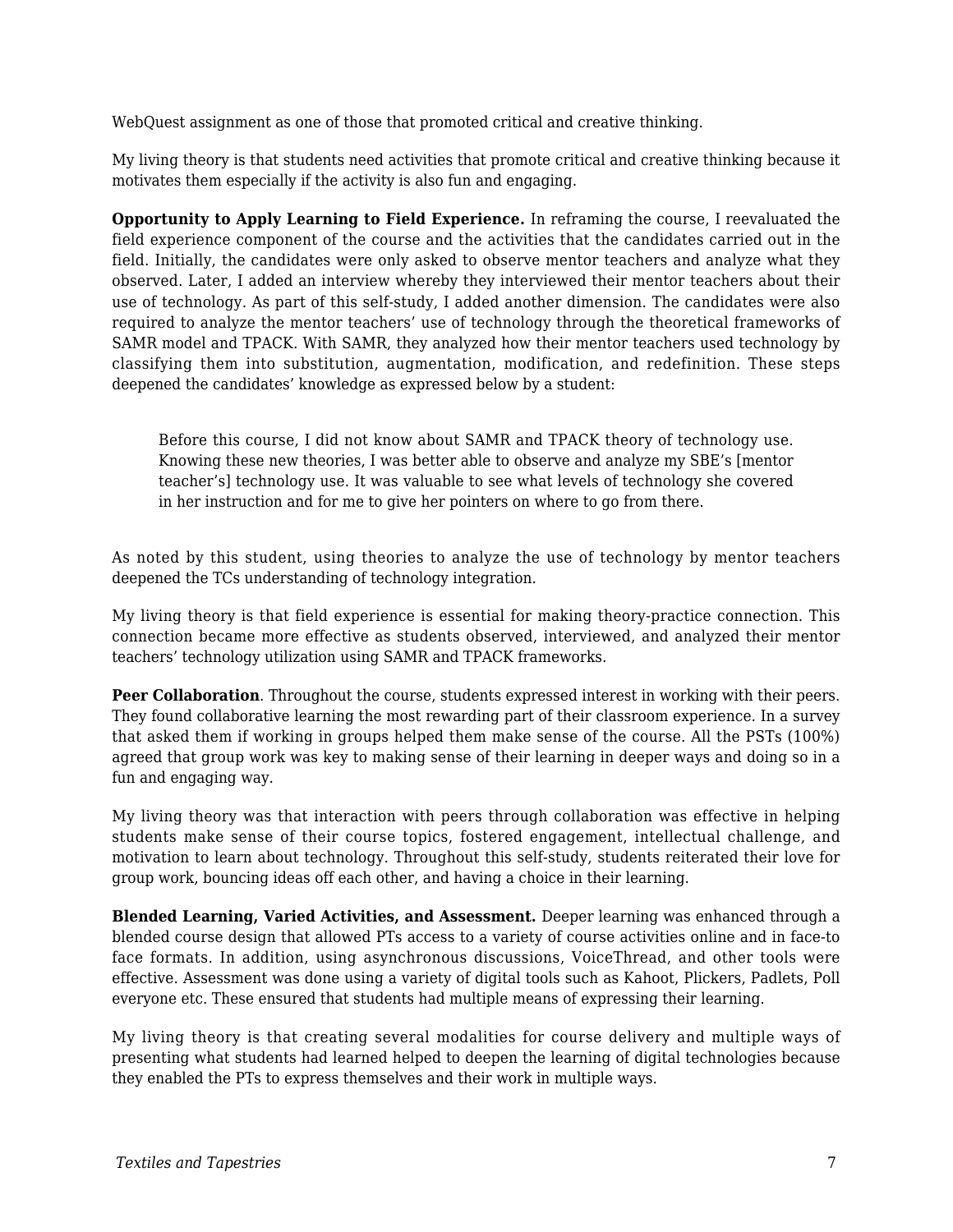#### *How do I Ensure That My Conclusions Are Reasonably Fair and Accurate?*

I believe my conclusions are reasonably fair and accurate because they were subjected to personal and social validation. I engaged in personal validation through critical self- reflection of my teaching and student learning, and a detailed documented analysis of students' feedback on course activities from diverse data sources. Social validation was obtained through a critical friend who observed my lesson several times and offered feedback. After one of her visits, she wrote this report:

You continue to show strength in the area of knowledge of pedagogy and content. You provide activities that are engaging and support the content that you are teaching. Another strength is your purposeful attempts to engage with the students at a personal level. During the last conversation, you were able to reflect on the lesson and comment on changes that you made based on previous conversations. You named objectives for each center as was discussed at our last post-conversation. Areas that you need to continue to address include pacing and organization…

The above feedback from my critical friend indicated that I was making progress toward my goal of being an effective teacher educator with regard to technology integration. The critical friend report and my own personal validation allowed me to draw conclusions about students' learning and my own growth.

#### *How Do I Modify My Practice in Lieu of My Inquiry?*

Technology integration is a complex ill-structured problem but a necessary skill for PSTs. Engaging in critical self-reflection, becoming more aware of, and reframing my practice allowed me to reevaluate and improve on this course by introducing activities that deepened my pedagogical knowledge and students' learning. Reframing is an important aspect of self-study because it acts as a mediating factor in decision-making, which in turn influences responses and actions (Berry, 2007).

Self-study and examination of professional practice should be an ongoing process because student groups change, requiring a continual evaluation of teaching-learning situations. The living theories generated from re-envisioning this course indicated that using theory as a guide to explain and evaluate many course topics and activities, integrating field experience components, and infusing critical thinking activities promoted deeper learning. In addition, the use of blended course design (Ikpeze, 2016) and collaborating with peers were equally effective. The result was that the PTs felt well prepared to teach with technology. Findings also suggest the need for continuous course improvement. These findings are supported by previous research (Kay, 2006; Ikpeze, 2016; Tondeur et al., 2012).

The multiple layers of interactivity (Fletcher et al., 2016) promoted personal validation, while the use of a critical friend enabled social validation (Whitehead, 2009). Based on my reflections and feedback from students, continuous course improvement is needed. In addition, students' technological proficiency needs to be sustained by integrating technology in other courses across the teacher education program.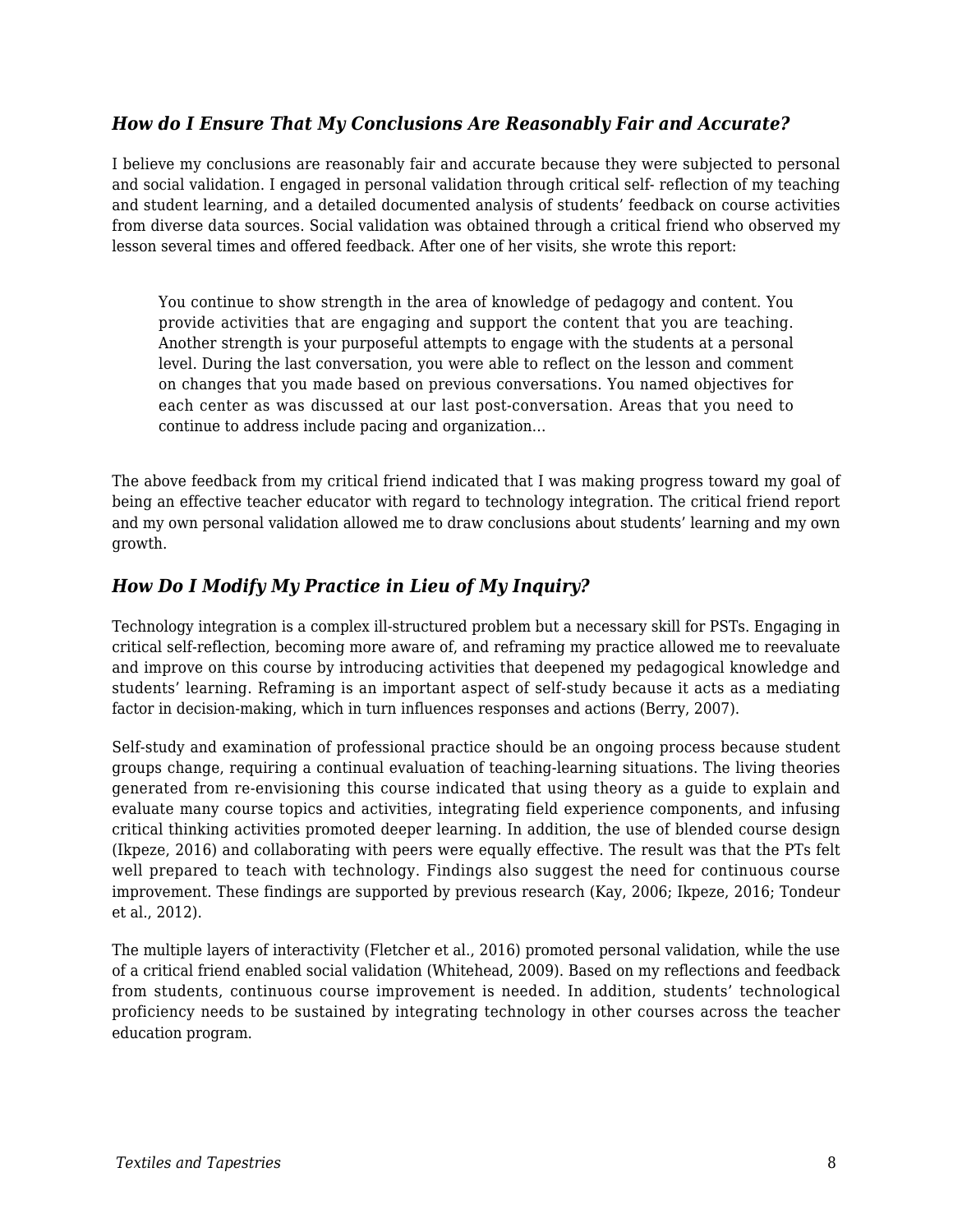### **References**

Agyei, D. D., & Voogt, J. M. (2011). Exploring the potential of the will, skill, tool model in Ghana: predicting prospective and practicing teachers' use of technology. *Computers* & *Education,* 56, 91–100.

Berry, A. (2007). Reconceptualizing Teacher Educator Knowledge as Tensions: Exploring the tension between valuing and reconstructing experience. *Studying Teacher Education,* 3 (2), 117–134

Braun, V., & Clarke, V. (2014). Thematic analysis. In A. C. Michalos (Ed.), *Encyclopedia of quality of life and well-being research* (pp. 6626–6628). Springer.

CAST. (2011). *The universal design for learning guidelines* [2.0. Wakefield, MA: Author Center for](http://www.cast.org/about/index.html) [Applied Special Technology \(CAST\) \(n.d\). About CAST. https://edtechbooks.org/-qKch](http://www.cast.org/about/index.html)

Donnelly, D. (2006) Integrating Learning Technologies with Experiential Learning in a Postgraduate Teacher Education Course, *Studying Teacher Education,* 2(1), 91-104, DOI: 10.1080/17425960600557512

Dourneen, J., & Matthewman, S. (2009). Seeing through ICT: Re-viewing student teachers' transformation of practice from university session to school placement. *Studying Teacher Education,* 5 (1) 61–74.

Drent, M., & Meelissen, M. (2008). Which factors obstruct or stimulate teacher educators to use ICT innovatively? *Computers & Education,* 51, 187–199

Fletcher, T., Choinin. D. N., & O'Sullivan, M. (2016). The multiple layers of interactivity in self-study of practice research: An empirically based exploration of methodological issues. In D. Garbett, A. Owens, (Eds.), E*nacting self-study as methodology for professional Inquiry*. Herstmonceux, UK: SSTEP.

Fransson, G., & Holmberg, J. (2012). Understanding the theoretical framework of technological pedagogical content knowledge: A collaborative self-study to understand teaching practice and aspects of knowledge, *Studying Teacher Education,* 8:2, 193-204, DOI: 10.1080/17425964.2012.692994.

Ikpeze, C. H. (2016). The blended Course Design: The role of agency in a pedagogical shift, in D. Garbett & A. Ovens (Eds.), *Enacting self-study as methodology for professional inquiry* (pp.463-469). Herstmonceux, UK, S-STEP

Kay, R. K. (2006). Evaluating Strategies used to incorporate technology into pre-service education. *Journal of Research on Technology in Education*, 38:4, 383-408.

Koehler, M., & Mishra, P. (2009). What is technological pedagogical content knowledge (TPACK)? *Contemporary Issues in Technology and Teacher Education*, 9(1), 60–7.

LaBoskey, V. K. (2004). The methodology of self-study and its theoretical underpinnings. In J. J. Loughran, M. L. Hamilton, V. K. LaBoskey & T. Russell (Eds.), *The International Handbook of selfstudy of teaching and teacher education practices* (Vol. 2, pp. 817- 869). Kluwer Academic.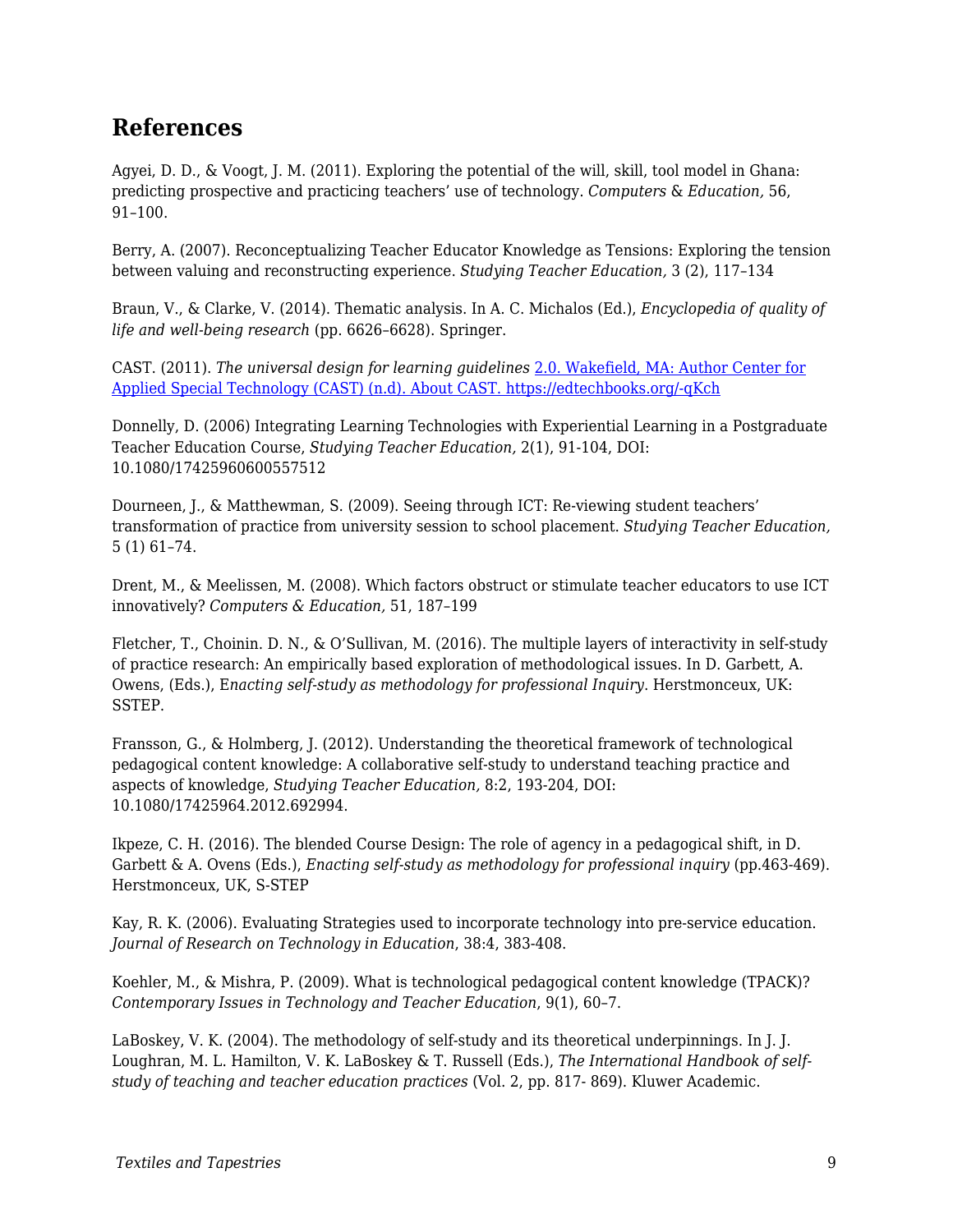Maycock, K. W. (2019). Chalk and talk versus flipped learning: A case study. *Journal of Computer Assisted Learning*, 35(1), 121–126. https://doi.org/10.1111/jcal.12317

Myer, A., Rose, D. H., & Gordon, D. (2014). *Universal design for learning: Theory and Practice.* CAST.

Ottenbreit-Leftwich, A., Glazewski, K., Newby, T., & Ertmer, P. (2010). Teacher value beliefs associated with using technology: addressing professional and student needs. *Computers & Education,* 55, 1321–1335.

Pinnegar, S., & Hamilton, M. (2009). Self-study as a genre of qualitative research: Theory, Methodology and Practice. Springer.

Preira & Wahi (2019). Deeper Learning Methods and Modalities in Higher Education: A 20-year Review*. Journal of Higher Education Theory and Practice,* 9(8) 2019, 48-71.

Puentedura, R.R (2006). Transformation, Technology, and Education [Online Forum Post]. [Hippasus:](http://hippasus.com/resources/tte/) [https://edtechbooks.org/-BjY](http://hippasus.com/resources/tte/)

Sanyal, C. (2018). Learning, action and solutions in action learning: Investigation of facilitation practice using the concept of living theories. *Action Learning, Research and Practice*, 15 (1), 3-17.

Stolle, E.., Frambaugh-Kritzer, C., Freese, A., & Persson, A. (2019). Investigating Critical Friendship: Peeling Back the Layers, *Studying Teacher Education,* 15:1, 19-30, DOI: 10.1080/17425964.2019.1580010

Tondeur, J., Van Braak, J., Sang, G., Voogt, J., Fisser, P., & Ottenbreit-Leftwich (2012). Preparing Preservice teachers to integrate technology in education: A synthesis of qualitative evidence. *Computers & Education, 59* (134-144).

Whitehead, J. (1989). Creating a living educational theory from questions of the kind, "How do improve my practice?" *Cambridge Journal of Education,* 19 (1), 41-52.

Whitehead, J. (2009). How do I influence the generation of living educational theories for personal and social accountability in improving practice? Using a living theory methodology in improving educational practice. In D. L. Tidwell, M. Heston., & L. M. Fitzgerald (Eds.). *Research Methods for the Self-Study of Practice*. Springer.

Whitehead, J. (2009). Self-study, Living Educational Theories and the Generation of Educational Knowledge. *Studying Teacher Education,* 5(2), 107-111, DOI: 10.1080/1742596090330647

Whitehead, J., & McNiff, J. (2006). *Action Research Living Theory*. Sage.